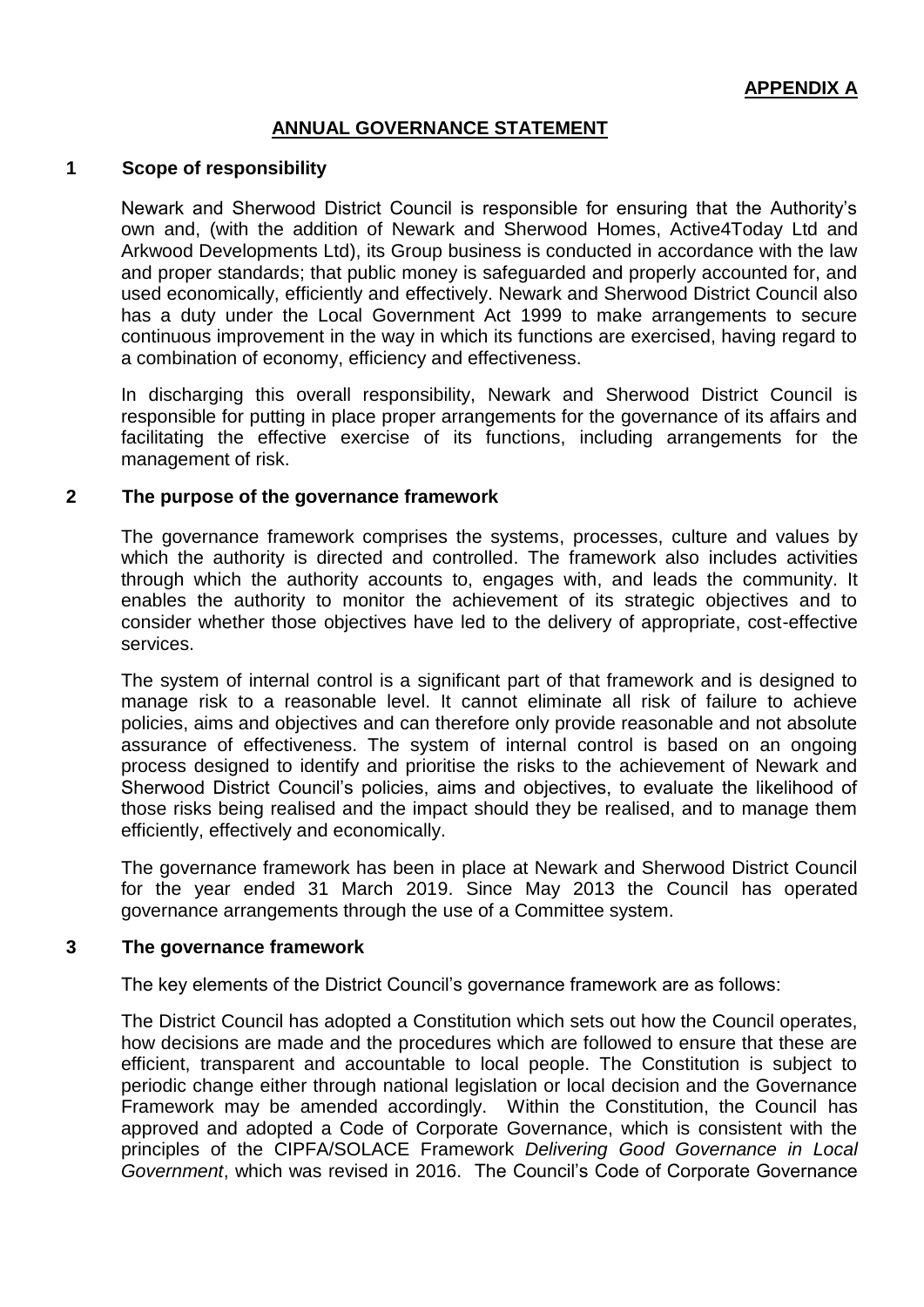was also reviewed during 2016 to ensure it complied with the requirements of the revised Framework.

The Annual Governance Statement explains how the Council has complied with the code and also meets the requirements of *Regulation 6(1)(a) of the Accounts and Audit Regulations 2015* which require an authority to conduct a review at least once in a year of the effectiveness of its system of internal control and include a statement reporting on the review with any published Statement of Accounts *(England).* 

The Council's strategic priorities during the year were: Prosperity; People; Place; and Public Service. A process to review and refresh these priorities started after the election in May 2015 and these were agreed by full Council in July 2016. The delivery of these priorities is being conducted in accordance with the Governance framework.

During 2018/19 the Council facilitated policy and decision-making through a Committee system. Meetings are open to the public except where exempt or confidential matters are being disclosed. In addition, senior officers of the Council can make decisions under delegated authority.

The District Council has a cross-departmental Risk Management Group that meets regularly to identify and evaluate all significant risks. Strategic, Corporate and Operational Risk Registers are in place and appropriate staff have been trained in the assessment, management and monitoring of risks. In addition to this, a Fraud Risk Register is in place and a full refresh took place during 2018/19 facilitated by the Council's Internal Audit contractors Assurance Lincolnshire.

Through reviews by external auditors, external agencies, internal auditors, and its performance team the District Council constantly seeks ways of ensuring the economical, effective and efficient use of resources, and for securing continuous improvement in the way in which its functions are exercised, having regard to a combination of economy, efficiency and effectiveness.

Services are delivered by trained and experienced people. All posts have a detailed job description and person specification. Training needs are identified through the Performance Appraisal Scheme.

During April 2018, the Council appointed a new Chief Executive (who commenced work during July 2018), replacing the previous Chief Executive who left during February 2018. During the interim time the Deputy Chief Executive was appointed as interim Chief Executive.

Since the appointment, the Council has restructured its Senior Management tier in order to clearly create lines of responsibility. The new Senior Management structure is: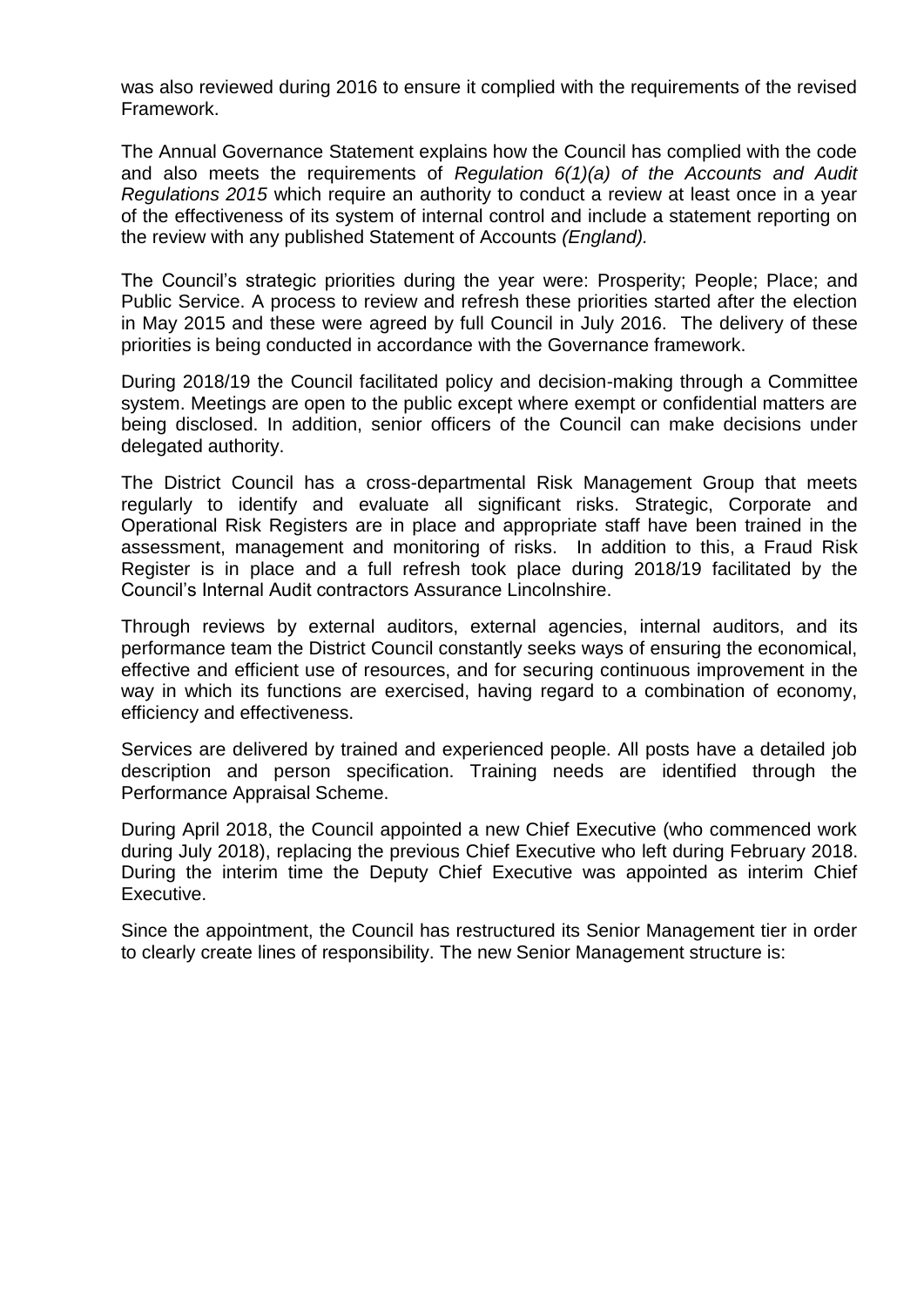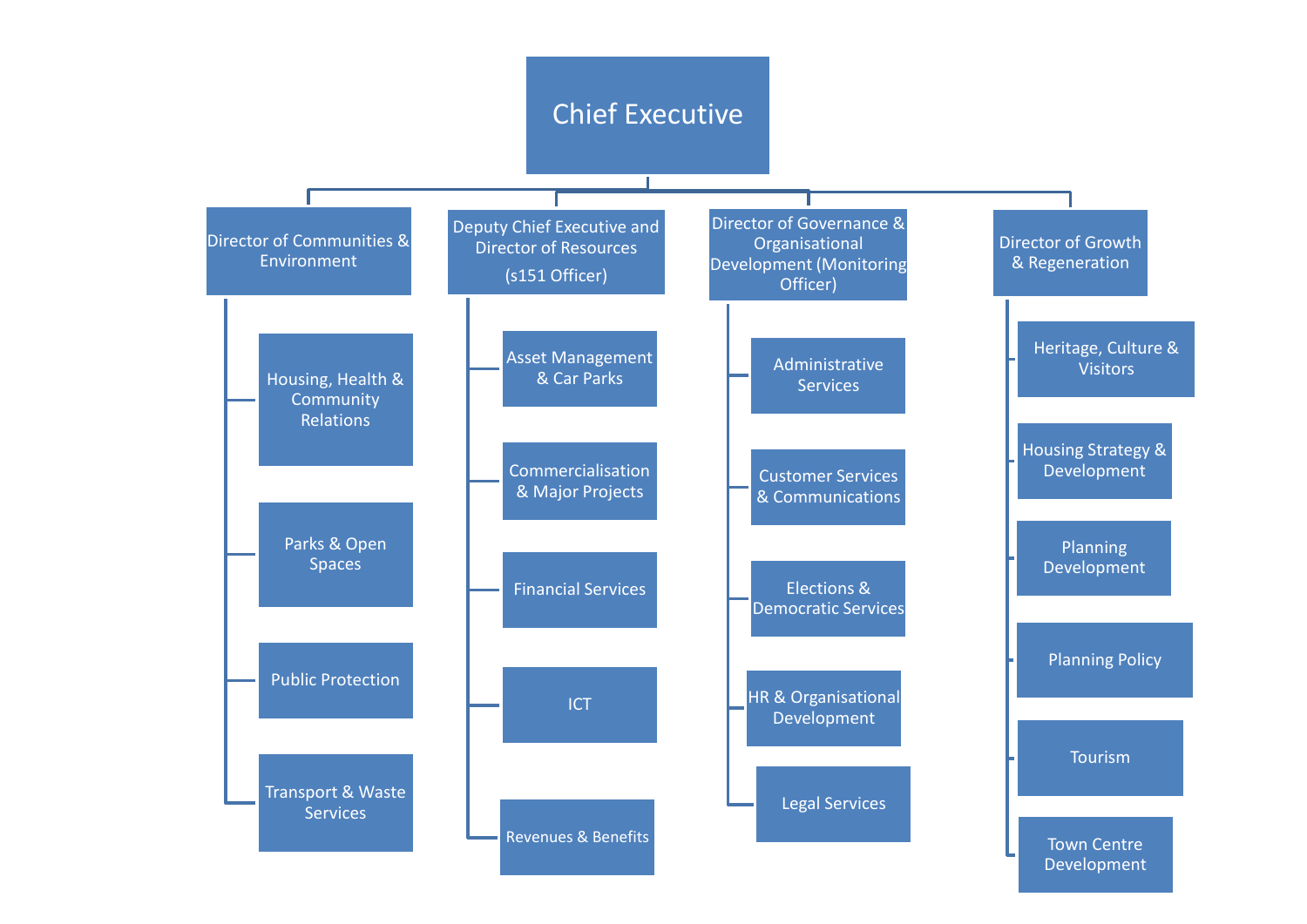This structure deletes two vacant positions (Deputy Chief Executive and Director of Communities) and creates a new Director of Growth and Regeneration. Other service responsibilities have been re-designated throughout the new Senior Leadership Team.

The responsibility for the statutory role of Monitoring Officer has been designated to the Director of Governance and Organisational Development, post the implementation of this restructure. It is the function of the Monitoring Officer to ensure compliance with established policies, procedures, laws and regulations. After consulting with the Head of Paid Service, the Monitoring Officer will report to the full Council if she considers that any proposal, decision or omission would give rise to unlawfulness or maladministration. The standards of behaviour for members and employees are defined through Codes of Conduct and the Code of Corporate Governance. The Council also has an Anti-Fraud and Corruption Strategy and a Whistleblowing Policy that enables concerns to be raised confidentially by employees or persons doing business with the Council. Both of these documents were refreshed during the year. A complaints system is also operated by the Council to enable comments on services to be received and investigated.

The Director of Resources post is combined with the Deputy Chief Executive position and has the s151 Officer responsibilities attached to it. The s151 Officer is responsible for the proper administration of the Council's financial affairs including maintenance of financial records, presentation of statutory accounts and budgets, provision of effective internal audit and financial advice to Council. The Council's financial management arrangements conform to the governance requirements of the CIPFA Statement on the Role of the Chief Financial Officer in Local Government.

The Council communicates with the community and its stakeholders by means of a periodic publication, "Voice", through its website and through social media and by specific consultation.

### **4 Review of effectiveness**

Newark and Sherwood District Council has responsibility for conducting, at least annually, a review of the effectiveness of its governance framework including the system of internal control. The review of effectiveness is informed by the work of the executive managers within the authority who have responsibility for the development and maintenance of the governance environment, the Audit Manager's annual report, and also by comments made by the external auditors and other review agencies and inspectorates. Business managers provide assurance to the s151 officer that service areas are compliant with the Council's governance arrangements.

The process that has been applied in maintaining and reviewing the effectiveness of the system of internal control includes:

The Monitoring Officer has a duty to monitor and review the operation of the Constitution to ensure its aims and principles are given full effect. The Council reviews the Constitution through a dedicated working party comprising, inter alia, all the group leaders, on a regular basis, and has formed a Councillors' Commission to consider any changes resulting from recent legislation and to consider changes to facilitate more effective governance of the Council.

During 2018/19 the overview & scrutiny function was undertaken through Committees with overview & scrutiny principles being embedded in the remits of the Policy and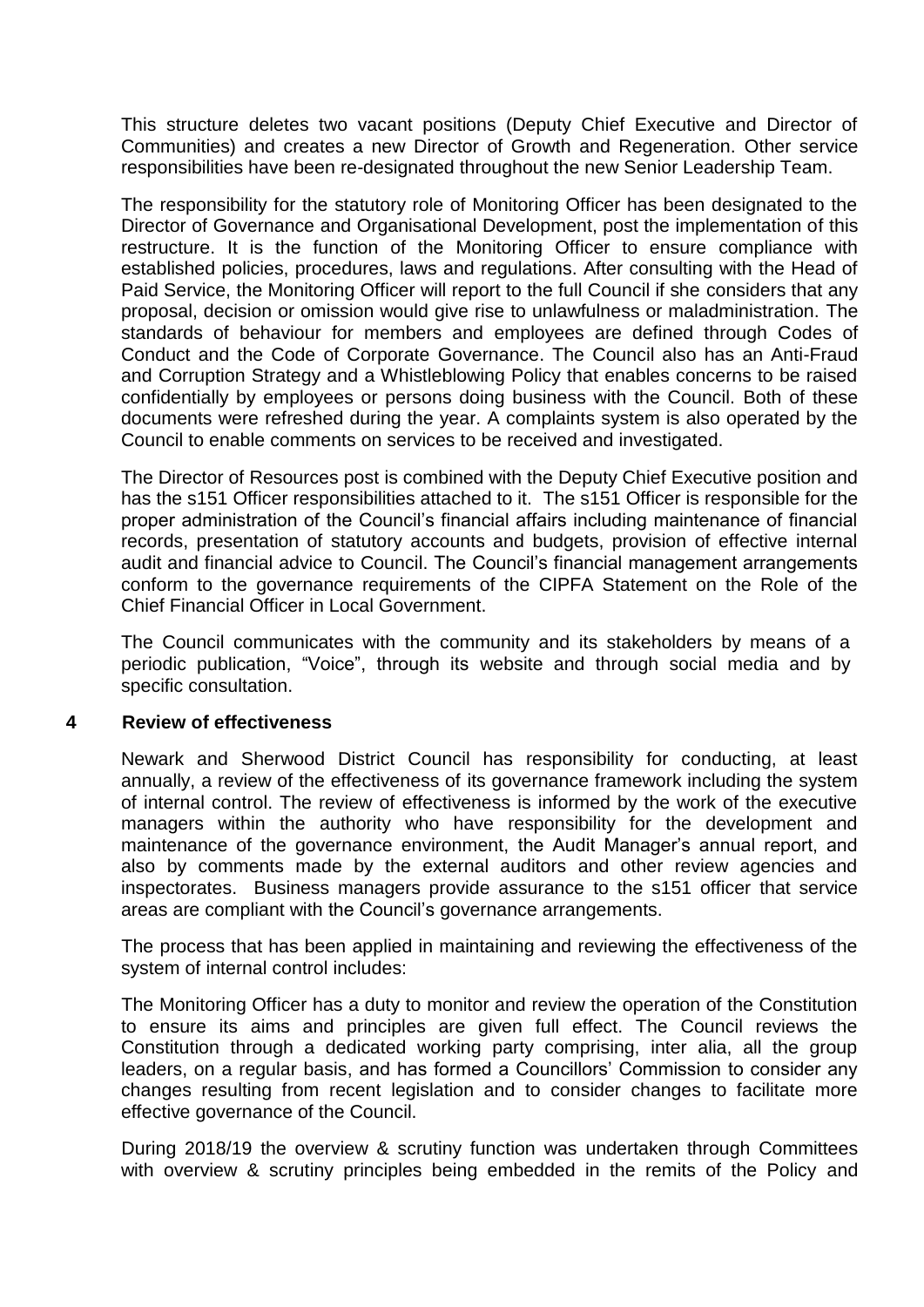Finance Committee and the three functional committees as well as the Audit and Accounts Committee.

Internal Audit is responsible for reviewing the quality and effectiveness of systems of internal control. An annual audit plan is approved by the s151 Officer together with the Senior Leadership Team and reported to the Audit and Accounts Committee. The reporting process for Internal Audit requires a report of each audit to be submitted to the relevant Chief Officer and Business Manager. The report includes recommendations for improvements that are included within an action plan and require agreement or rejection by service managers. The Audit and Accounts Committee receives executive summaries of all internal audit reports and is advised of progress in implementing recommendations. Internal Audit reports are considered by the Council's Senior Leadership Team. The Head of Internal Audit issues an annual opinion on the overall adequacy and effectiveness of the Council's governance, risk and control framework. For the 2018/19 financial year, the opinion of the Head of Internal Audit is that the Council is performing well across the areas of Risk and Financial Control and performing adequately across the areas of Governance and Internal Control. Some improvements were identified in the arrangements for the area of Internal Control. Three reports gave limited assurance (five during 2017/18) relating to:

- Cyber Security The Council was assessed against the NCSS/NAO Cyber Security Steps. This review highlighted a number of areas of improvement in order to further mitigate itself against a cyber-attack;
- Business Continuity Business Continuity should be embedded as part of business as usual within the organisation and should be reviewed by SLT every 6 months. Business Impact Assessments should be completed for each service area to ensure that business continuity arrangements have been identified at service levels;
- Procurement Cards There are a number of controls that should be added to the process for procurement cards in order to further mitigate the potential for fraudulent activity.

Additionally a report for Emergency Planning was issued as substantial borderline limited.

Recommendations are being implemented to address the weaknesses identified by Internal Audit.

To build and further improve on this performance it is intended to undertake a Governance Review in conjunction with the Council's internal auditors, Assurance Lincolnshire, towards the end of the financial year 2019/20. Assurance Lincolnshire have developed a "maturity model" which tests the extent to which ethics and good governance is having a positive effect on the organisation, recognising that good ethical governance is not achieved by rules and procedures alone.

Within the Annual Governance Statement for 2017/18 it was reported that an internal review conducted by the Deputy s151 Officer revealed that almost 40% of the Council's orders for goods and services in the 2017/18 financial year were raised retrospectively. The s151 Officer reminded all staff that orders should be raised at point of order, rather than retrospectively. A further review in 2018/19 showed that this percentage had increased to 58.79% of all orders. A further communication will be sent through to all officers responsible for authorising orders to remind them of their responsibilities. Should this prove ineffective then a report will be brought to the Audit and Accounts Committee to inform Members of those officers who do not comply with these regulations.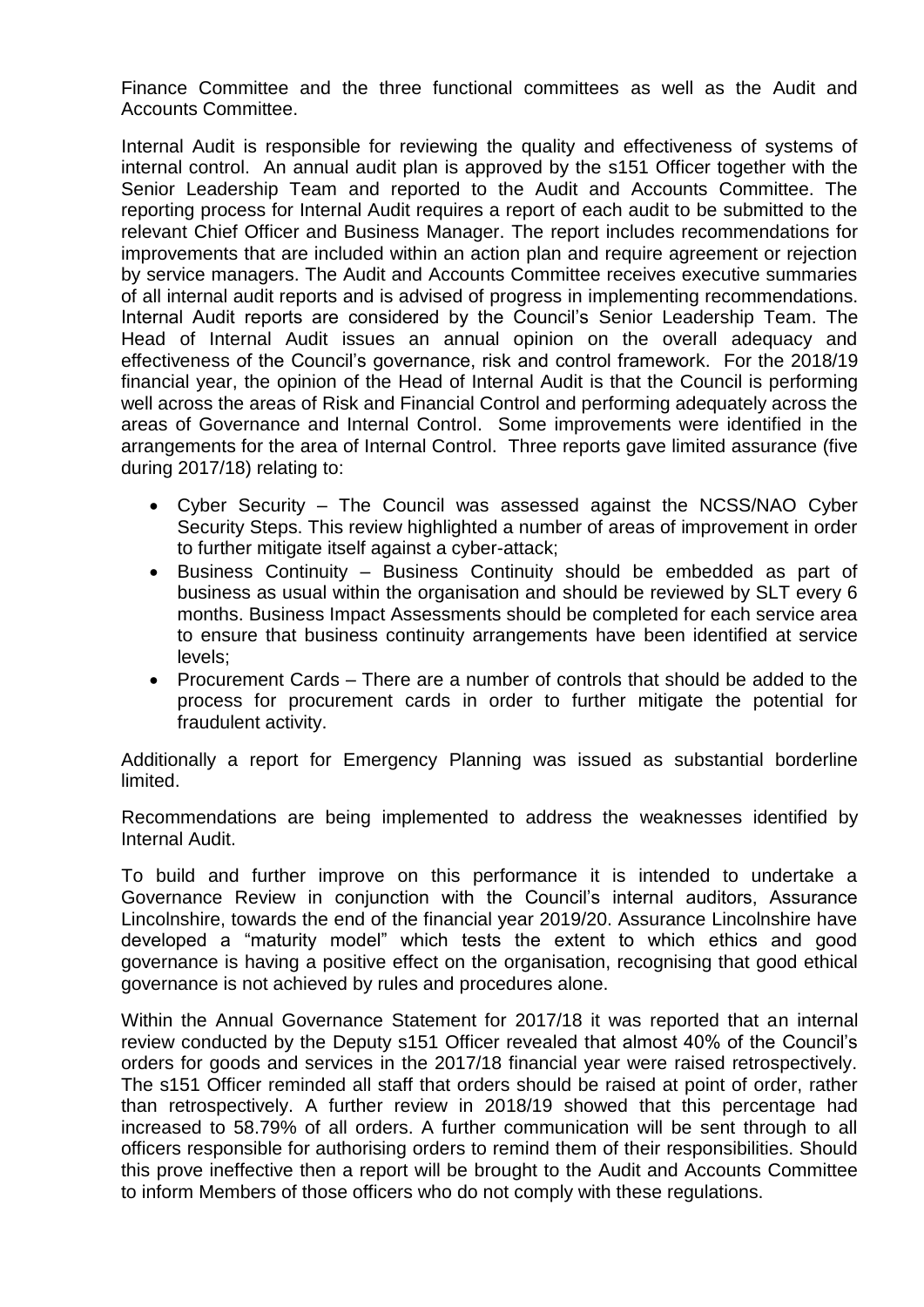The internal audit function is carried out by Assurance Lincolnshire. During 2016, an independent external review of Assurance Lincolnshire was undertaken by CIPFA and no areas of non-compliance with the Public Sector Internal Audit Standards were identified.

Risk management policies and procedures are in place with the objective of ensuring that the risks facing the authority in achieving its objectives are evaluated, regularly reviewed and mitigation strategies developed.

# **Conclusion**

The Council has assessed the governance arrangements in place throughout 2017/18 and whilst it is considered that the current arrangements provide a satisfactory level of assurance, work is continuously underway to ensure that the arrangements remain fit for purpose in an ever changing external environment.

# **5 Significant governance issues**

| <b>Issue</b>                                                                                                                                                                                                                                                   | <b>Action</b>                                                                                                                                                                                                                                                                                                                                                                                                                                                                                             | <b>Responsible</b><br><b>Officer</b>                       |
|----------------------------------------------------------------------------------------------------------------------------------------------------------------------------------------------------------------------------------------------------------------|-----------------------------------------------------------------------------------------------------------------------------------------------------------------------------------------------------------------------------------------------------------------------------------------------------------------------------------------------------------------------------------------------------------------------------------------------------------------------------------------------------------|------------------------------------------------------------|
| <b>Organisational Change</b><br>In common with all local<br>authorities, the Council will<br>need to continue to make<br>significant changes to its<br>budget to meet changing<br>financial circumstances as a<br>result of the national<br>economic position. | The Council has planned for the<br>continual reduction of central<br>government funding and has actions<br>in place to address the removal of<br>revenue support grant in 2020/21.<br>Following consultation with residents<br>and elected members a new<br>Community Plan has been<br>established which includes the key<br>objectives of the Council. The<br><b>Strategic Leadership Board have</b><br>carried out an exercise to allocate<br>future resources to enable delivery of<br>the objectives. | Sanjiv Kohli<br>Deputy Chief<br>Executive,<br>s151 Officer |
|                                                                                                                                                                                                                                                                | The objectives in the Community Plan<br>will be included in the forward plans<br>for each Committee and in the<br>forward plan for the Strategic<br>Leadership Team. These objectives<br>will also form a framework for<br>business plans and personal<br>appraisals.                                                                                                                                                                                                                                     |                                                            |
|                                                                                                                                                                                                                                                                | The MTFP will be updated and<br>presented to full Council for approval<br>in March 2020.                                                                                                                                                                                                                                                                                                                                                                                                                  |                                                            |
|                                                                                                                                                                                                                                                                | Following approval of the<br><b>Commercialisation Strategy and</b><br><b>Investment Plan, a Commercials</b><br>Group has been established,<br>supported by the creation of a<br><b>Commercialisation and Major Projects</b>                                                                                                                                                                                                                                                                               |                                                            |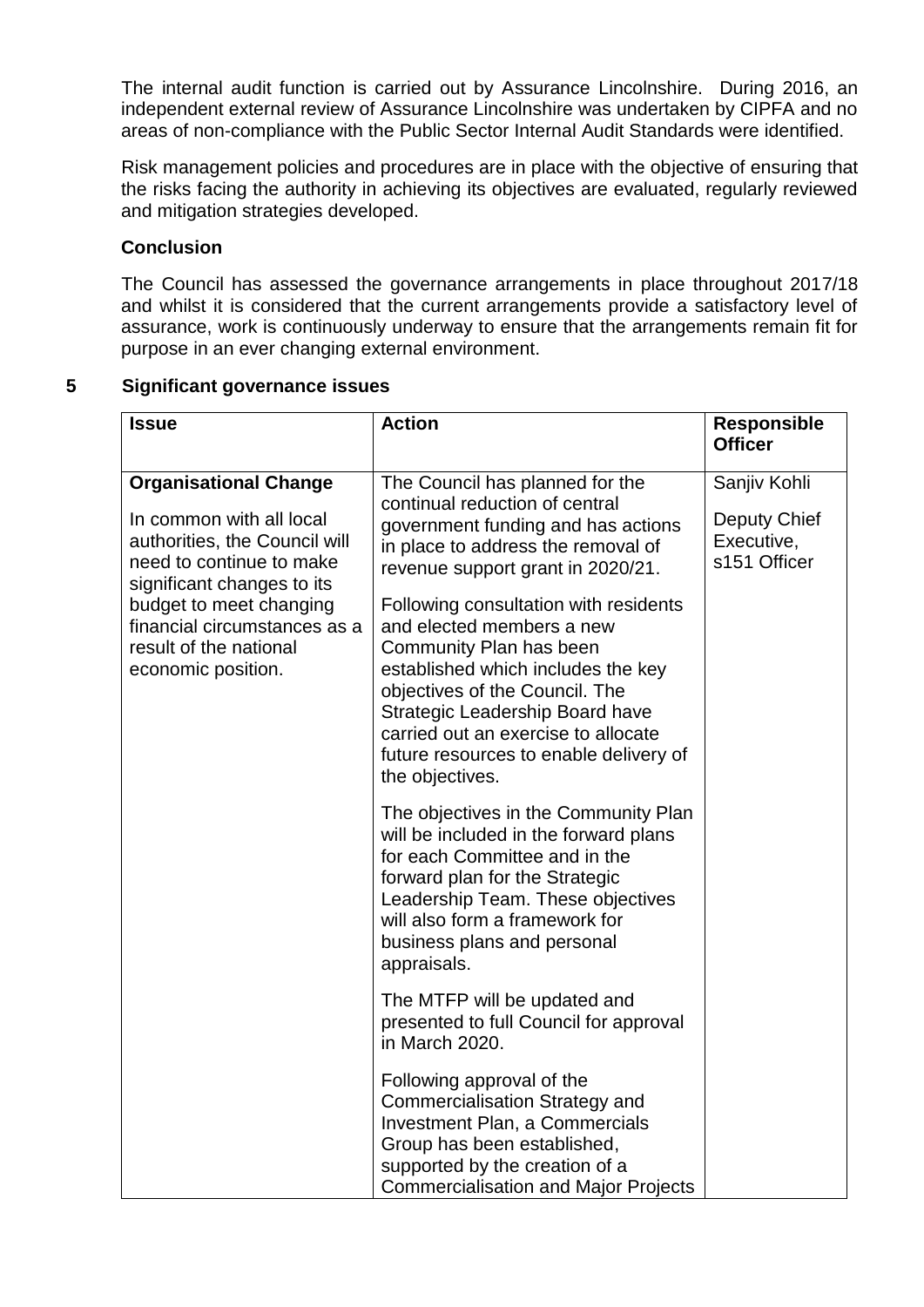|                                                                                                                                                                                                                                                                                                          | service team with Key Business<br>Managers from the Council and led by<br>the Deputy Chief Executive/Director<br>of Resources. The Commercials<br>Group has agreed a programme of<br>service reviews. These reviews are<br>underway and individual options<br>appraisals and outline business cases<br>are being prepared.                                                                                                                                                                                                                                                                             |                                                                                       |
|----------------------------------------------------------------------------------------------------------------------------------------------------------------------------------------------------------------------------------------------------------------------------------------------------------|--------------------------------------------------------------------------------------------------------------------------------------------------------------------------------------------------------------------------------------------------------------------------------------------------------------------------------------------------------------------------------------------------------------------------------------------------------------------------------------------------------------------------------------------------------------------------------------------------------|---------------------------------------------------------------------------------------|
| <b>Development Company</b><br>The Council has approved<br>the formation of a wholly<br>owned development<br>company, Arkwood<br>Developments Limited. The<br>Company's primary objective<br>is to develop Market Housing<br>for sale or rent. The<br>Company may also bring<br>forward commercial build. | The Company has been formed and<br>robust governance arrangements are<br>in place.<br>The Company is currently working on<br>its Business Plan and a Business<br>case for its first development site on<br>land at Bowbridge Road. Once<br>prepared these will be submitted to<br>the Council, via the Shareholders'<br>Committee for scrutiny and forward<br>approval the of Policy and Finance<br>Committee in order to release the<br>equity capital and loan funding into<br>the Company.<br>Progress of the company in meeting<br>the objectives set out in the<br>Shareholders Agreement will be | <b>Karen White</b><br>Director-<br>Governance<br>and<br>Organisational<br>Development |
|                                                                                                                                                                                                                                                                                                          | monitored by the Shareholders'<br>Committee which has delegated<br>powers granted by full Council and by<br>the Policy and Finance Committee.                                                                                                                                                                                                                                                                                                                                                                                                                                                          |                                                                                       |
| <b>Estate Regeneration</b><br>Programme                                                                                                                                                                                                                                                                  | Planning permission has been<br>granted on the site on 2 <sup>nd</sup> April 2019.                                                                                                                                                                                                                                                                                                                                                                                                                                                                                                                     | <b>Karen White</b>                                                                    |
| The Council has been<br>awarded capacity and<br>enabling funding from CLG<br>to consider the next steps in<br>a project to redevelop the<br>Yorke Drive estate and<br><b>Lincoln Road Playing Fields</b>                                                                                                 | A focussed project team has been<br>established and the consultancy<br>support to the project has been<br>extended in order to further develop<br>the business case for the site,<br>working in partnership with an<br>external developer once appointed.                                                                                                                                                                                                                                                                                                                                              | Director-<br>Governance<br>and<br>Organisational<br>Development                       |
|                                                                                                                                                                                                                                                                                                          | The project sits across the Council's<br>Housing Revenue Account and the<br>General Fund. External funding<br>continues to be sought through<br>conversations with Homes England<br>and value engineering will conducted<br>with the appointed developer in order<br>to reduce the existing deficit of                                                                                                                                                                                                                                                                                                 |                                                                                       |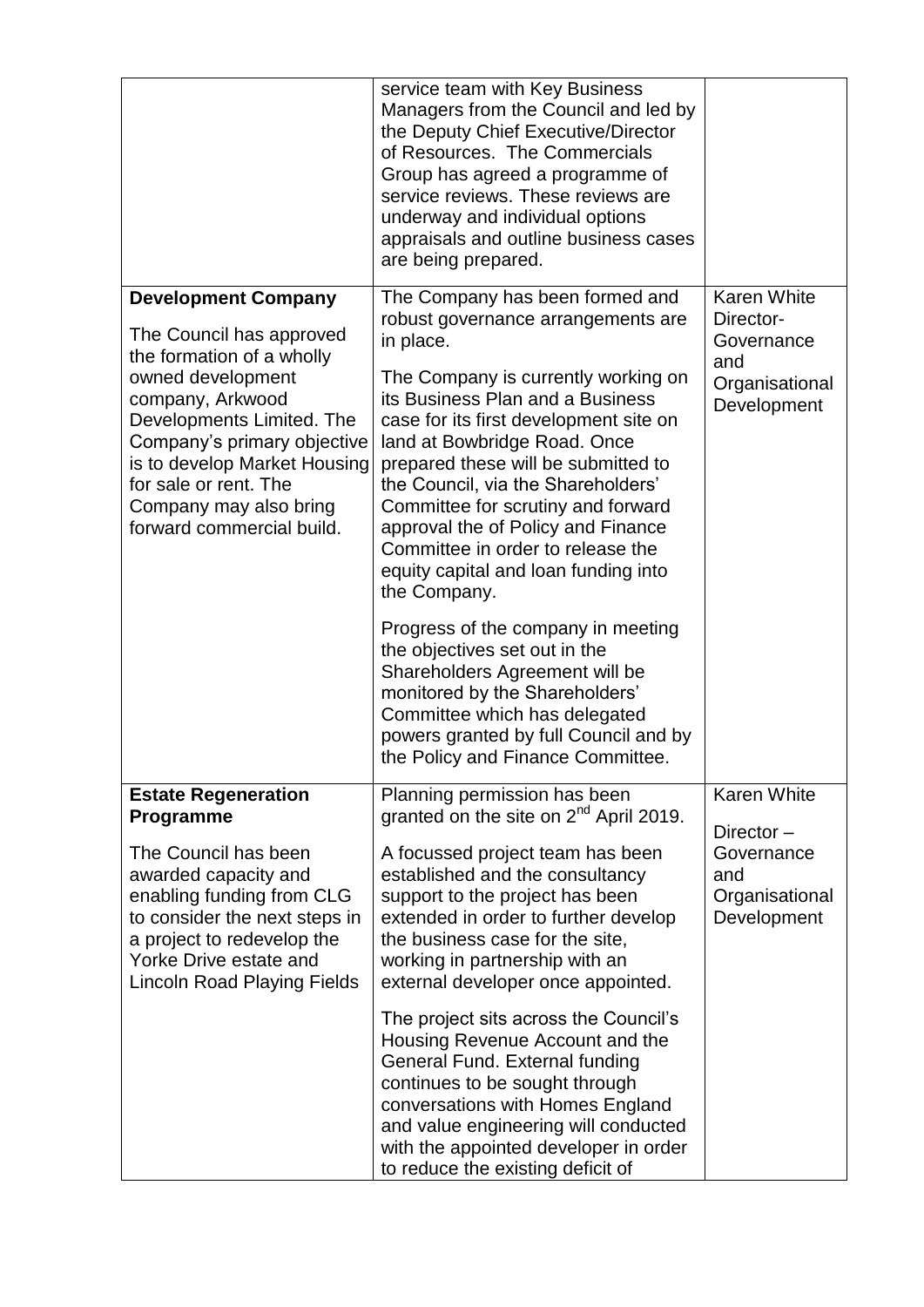|                                                                                                                                                                                                                                                                                                                                                                                                          | funding within the project.                                                                                                                                                                                                                                                                                                                                                                                                                                                                                                                                                                                                                                                                                                                                                                                                                                                                                                                               |                                                                     |
|----------------------------------------------------------------------------------------------------------------------------------------------------------------------------------------------------------------------------------------------------------------------------------------------------------------------------------------------------------------------------------------------------------|-----------------------------------------------------------------------------------------------------------------------------------------------------------------------------------------------------------------------------------------------------------------------------------------------------------------------------------------------------------------------------------------------------------------------------------------------------------------------------------------------------------------------------------------------------------------------------------------------------------------------------------------------------------------------------------------------------------------------------------------------------------------------------------------------------------------------------------------------------------------------------------------------------------------------------------------------------------|---------------------------------------------------------------------|
| <b>Emergency Planning</b><br><b>Emergency Planning</b><br>received a substantial<br>borderline limited rating in<br>the recent audit, highlighting<br>that whilst significant<br>progress has been made in<br>the last 12 months, several<br>improvements are required<br>for it to reach a level that the<br>Council requires for<br>complete confidence.                                               | The Emergency Planning Officer and<br><b>Business Manager Public Protection</b><br>have agreed to implement the<br>following action points;<br>Keep up to date written logs<br>showing all recommendations<br>identified following an<br>exercise/incident.<br><b>Report to Senior Leadership</b><br>Team (SLT) every 6 months<br>regarding current state of<br><b>Emergency Planning,</b><br>recommendation progress and<br>the progress of the 12 month<br>action plan.<br>Keep all relevant staff regularly<br>$\bullet$<br>trained and keep a written log<br>for scrutiny.<br>Develop a notification system<br>$\bullet$<br>and increase staff awareness<br>of all Council alarms.<br>Train staff and test the<br>$\bullet$<br>lockdown procedure to<br>highlight weaknesses.<br>Regularly review the flood plan<br>$\bullet$<br>to keep up to date and refresh<br>the current plan in line with<br>guidance from the Multi-<br>Agency in early 2020. | <b>Matt Finch</b><br>Director-<br>Communities<br>and<br>Environment |
| <b>Business Continuity</b><br><b>Business Continuity received</b><br>a limited rating for the 2 <sup>nd</sup><br>follow up audit in two years.<br>It found slow progress and<br>exposes significant gaps that<br>require immediate resolution.<br>It is important to note that<br><b>Emergency Planning has</b><br>taken priority over the last 18<br>months due to its outward<br>facing/public nature. | The Emergency Planning Officer and<br><b>Business Manager Public Protection</b><br>have agreed to implement the<br>following action points;<br>Provide service managers with<br>realistic completion dates for<br>the Business Impact<br><b>Assessments and their Service</b><br>Plans.<br>If deadlines are missed, the<br>issue will be escalated to<br>Senior Leadership Team<br>$(SLT)$ .<br>Maintain an 18 month plan<br>showing how it will be<br>integrated into business as<br>usual.<br>Report to SLT every 6 months<br>and to most monthly Business                                                                                                                                                                                                                                                                                                                                                                                              | <b>Matt Finch</b><br>Director-<br>Communities<br>and<br>Environment |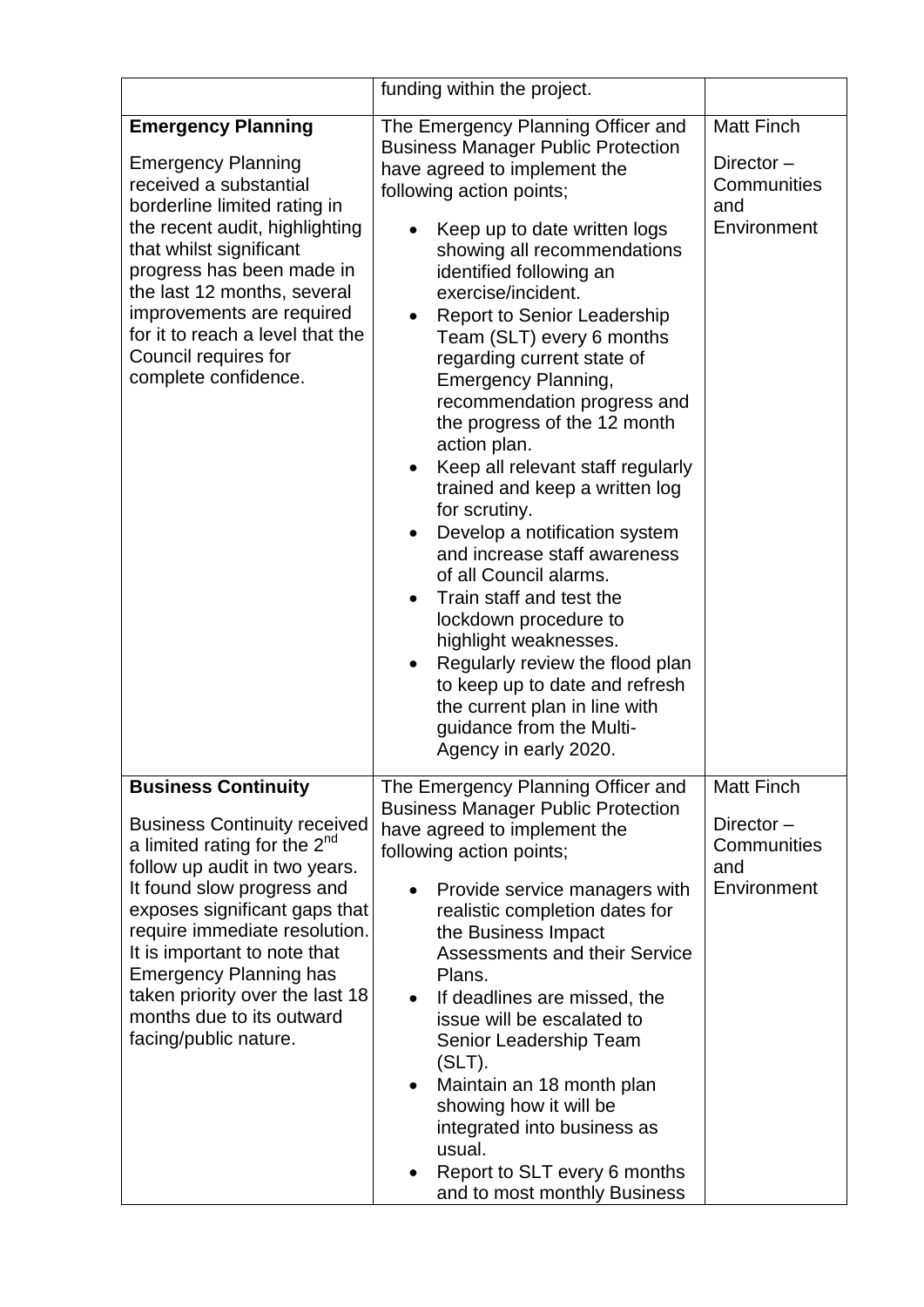|                                                                                                                                                                                                                                                                                                                                                    | Manager Meetings.<br>Continue to liaise with NSDC<br>partners regarding immediate<br>actions and Health and Safety.<br>Develop and carry out a plan<br>for testing and report to SLT on<br>progress.                                                                                                                                                                                                                                                                                                                                                                                                                                                                                                                                                                                                                                                                                                                                                                                                                                                                                                                                                                                                                           |                                                                                        |
|----------------------------------------------------------------------------------------------------------------------------------------------------------------------------------------------------------------------------------------------------------------------------------------------------------------------------------------------------|--------------------------------------------------------------------------------------------------------------------------------------------------------------------------------------------------------------------------------------------------------------------------------------------------------------------------------------------------------------------------------------------------------------------------------------------------------------------------------------------------------------------------------------------------------------------------------------------------------------------------------------------------------------------------------------------------------------------------------------------------------------------------------------------------------------------------------------------------------------------------------------------------------------------------------------------------------------------------------------------------------------------------------------------------------------------------------------------------------------------------------------------------------------------------------------------------------------------------------|----------------------------------------------------------------------------------------|
| <b>Re-integration of Housing</b><br><b>Management Function</b><br>During 2018/19 the Council<br>reviewed its arrangements<br>regarding the Housing<br>Management function,<br>culminating in the "in<br>principle" decision to bring<br>the service in-house for<br>direct service provision by<br>the Council, subject to<br>tenant consultation. | Tenants must be consulted prior to<br>any decision to ratify the re-<br>integration of housing services to the<br>Council, and hence an independent<br>organisation will be engaged to assist<br>with the consultation.<br>Should the decision to re-integrate be<br>taken post this consultation there are<br>a number of actions that must be<br>taken to mitigate this risk further,<br>namely:<br>Design and implement a<br>revised structure for the<br>Council to include the housing<br>landlord service and<br>associated support services;<br>Engage temporary<br>$\bullet$<br>housing/project management<br>resource and support to<br>provide additional capacity<br>and expertise for the Council,<br>to ensure the smoothest<br>service transfer;<br>Develop the necessary HR<br>plan to manage the transfer of<br>staff from the current company<br>to the Council on the transfer<br>date in accordance with the<br>requirements set out under the<br><b>Transfer of Undertakings</b><br>(Protection of Employment)<br>Regulations 2006.<br>In order to support this, a project team<br>will be established, which will span<br>the services that will be affected by<br>this, to enable the smooth integration | <b>Karen White</b><br>Director -<br>Governance<br>and<br>Organisational<br>Development |
| <b>Business Continuity</b>                                                                                                                                                                                                                                                                                                                         | of the service.<br>The Plan will be subjected to testing                                                                                                                                                                                                                                                                                                                                                                                                                                                                                                                                                                                                                                                                                                                                                                                                                                                                                                                                                                                                                                                                                                                                                                       | <b>Karen White</b>                                                                     |
| Arrangements.<br><b>The Council's Business</b><br>Continuity Plan has been                                                                                                                                                                                                                                                                         | in order that it remains relevant to the<br>Council's working arrangements and<br>that those with responsibilities within                                                                                                                                                                                                                                                                                                                                                                                                                                                                                                                                                                                                                                                                                                                                                                                                                                                                                                                                                                                                                                                                                                      | Director -<br>Governance<br>and                                                        |